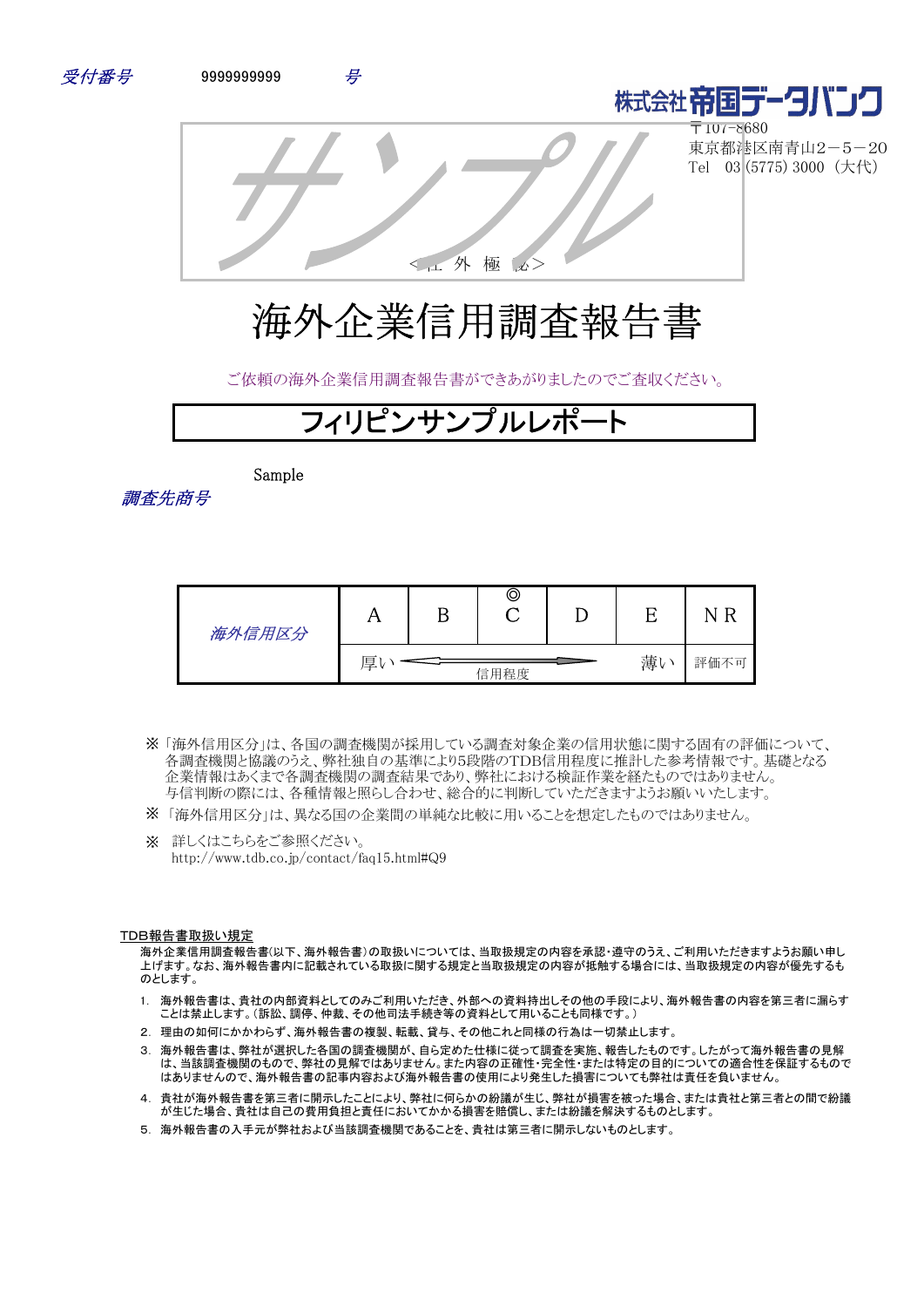

# **BUSINESS PROFILE AND IDENTITY**

| <b>SUBJECT INFORMATION</b> |
|----------------------------|
| Company Name:              |
| Company Headquarters:      |
| President / CEO:           |
| Telephone No.:             |
| Fax No.:                   |
| $E$ -mail:                 |
| Website:                   |
| Company Status:            |

| <b>CORPORATE IDENTITY</b> |  |
|---------------------------|--|
| Legal Form                |  |
| Registry No.              |  |
| <b>Registry Date:</b>     |  |
| Tax ID No.:               |  |
| Trade Name (s)            |  |
| Former Name (s)           |  |

| <b>BUSINESS SUMMARY</b>              |  |
|--------------------------------------|--|
| Main Activity:                       |  |
| PSIC:                                |  |
| <b>Market Covered:</b>               |  |
| Employee Size:                       |  |
| Trade Payment Information:           |  |
| Payment Record (Bank Loan Exposure): |  |
| Negative Record:                     |  |

CIBI in furnishing this report acts with due diligence and in good faith and must be used exclusively by the Client as part of its verification procedures and as a reference point in making any business decision. All information in this report is sourced from multiple sources, the accuracy, completeness, manner of sourcing nor timeliness is beyond the control of CIBI and whose information, unless otherwise indicated, has not been verified further. The use of the information represents the assumption of risks, and that CIBI in furnishing information, does not and cannot underwrite the Client's risk, in any manner whatsoever. CIBI, therefore, shall not be liable for any damage, loss or injury caused in whole or in part, by the use or misuse of the information furnished to the Client, or for any damage, loss or injury<br>arising from ev response to Client's inquiries.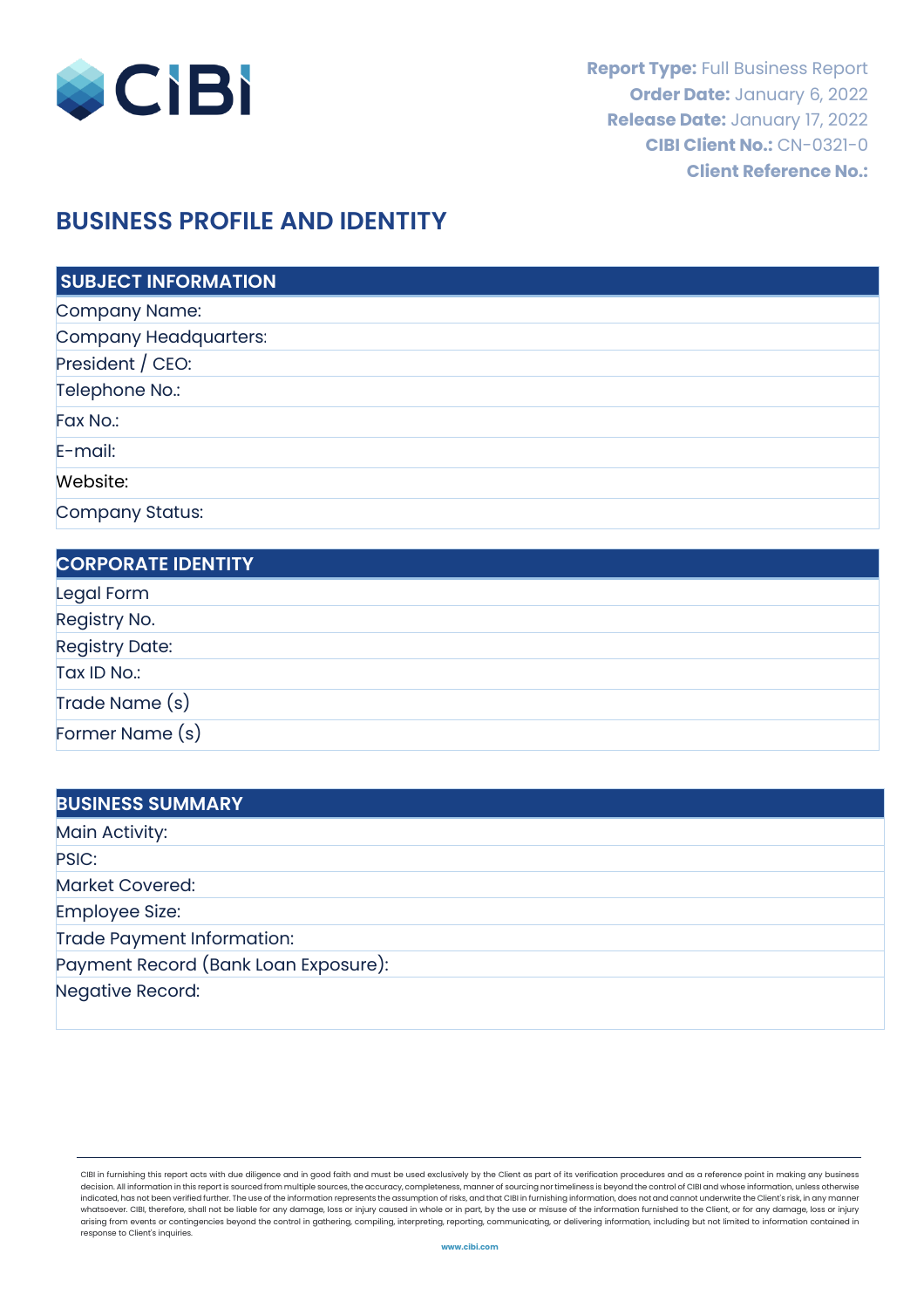

# **LEGAL FORM AND HISTORY**

#### **CORPORATION**

Verification with the local registry revealed the following correct registration details as of (January 17, 2022)

#### **Regulatory Agency**

| Securities and Exchange               | Date Registered | Registration     | No.   | Term                  |
|---------------------------------------|-----------------|------------------|-------|-----------------------|
| Commission                            |                 | Tvpe             |       |                       |
| Securities and Exchange<br>Commission | August 08, 1958 | Registration No. | 14290 | 50 Years /<br>Expired |

ISO 9001:2015 and HACCP certified

Subject is registered with the Food and Drug Administration (FDA) as follows:

Name of Establishment: ABC FOODS CORPORATION Accredited as: Food Manufacturer Address: Kiwalan Cove, Brgy. Dalipuga, Iligan City, Lanao Del Norte License to Operate (LTO) No.: LTO-3000000011543 Validity Date: February 15, 2026

Name of Establishment: ABC FOODS CORPORATION Accredited as: Distributor Address: Kiwalan Cove, Dalipuga, Iligan, Lanao Del Norte License to Operate (LTO) No.: LTO-3000000011543 Validity Date: May 24, 2026

CIBI in furnishing this report acts with due diligence and in good faith and must be used exclusively by the Client as part of its verification procedures and as a reference point in making any business<br>decision. All infor decision. All information in this report is sourced from multiple sources, the accuracy, completeness, manner of sourcing nor timeliness is beyond the control of CIBI and whose information, unle indicated, has not been verified further. The use of the information represents the assumption of risks, and that CIBI in furnishing information, does not and cannot underwrite the Client's risk, in any manner whatsoever. CIBI, therefore, shall not be liable for any damage, loss or injury caused in whole or in part, by the use or misuse of the information furnished to the Client, or for any damage, loss or injury arising from events or contingencies beyond the control in gathering, compiling, interpreting, reporting, communicating, or delivering information, including but not limited to information contained in response to Client's inquiries.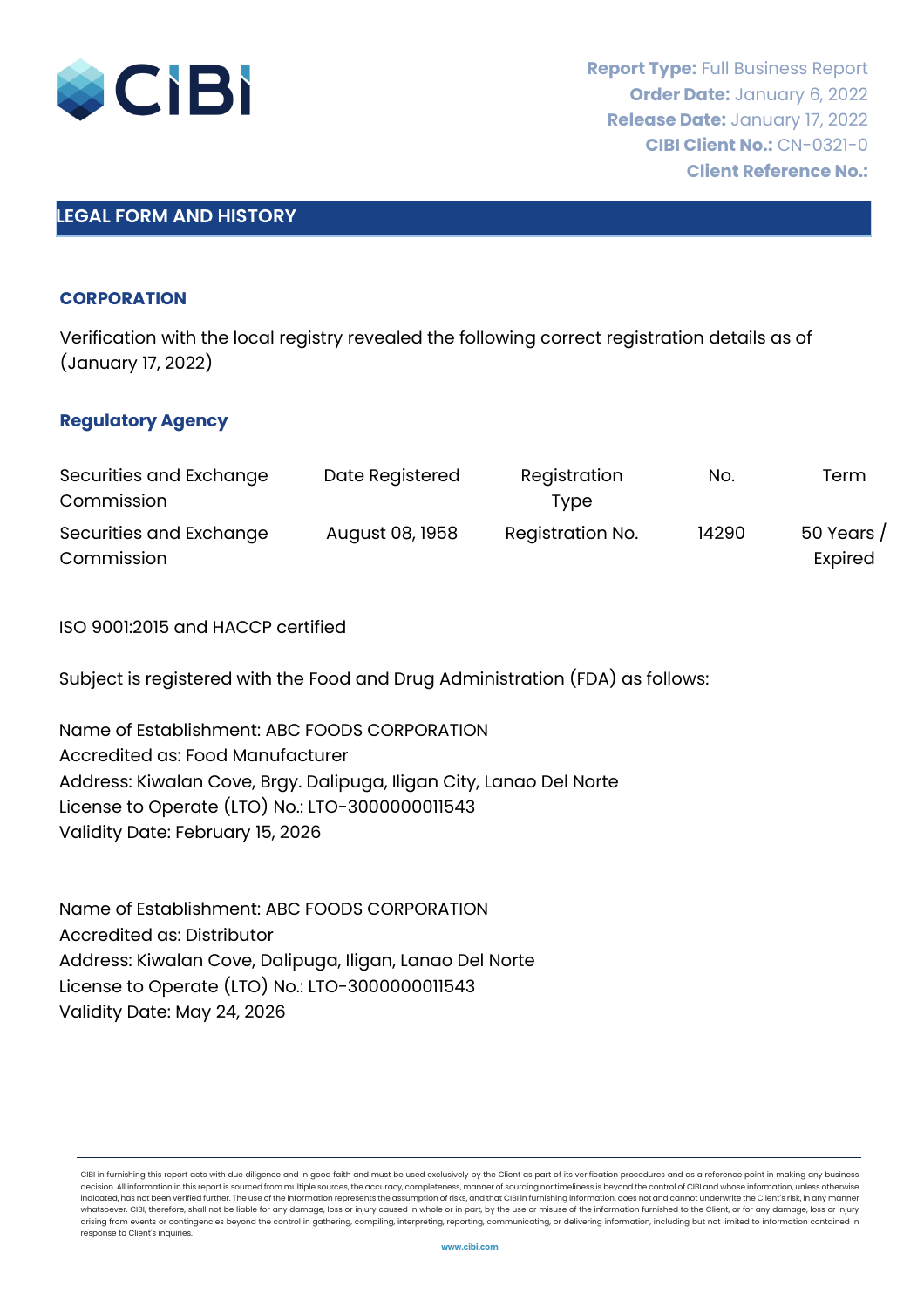

### **RELATED COMPANIES**

**ULTIMATE PARENT COMPANY:** ADCD Corporation

**PARENT COMPANY:** DEF Ventures

**SUBSIDIARIES:** GHI Holdings, Inc, ABC Animal Nutrition Corporation, ABC Holdings, Inc

**AFFILIATES:** ABC Infracapital, Inc, ABC Power Corporation, DEF Infrastructura, Inc, GHI Insurance Pte. Ltd, JKL Development Corporation, LMN International Pte. Ltd, OPQ Properties, Inc, Abcland, Inc, RST Aviation, Inc

| <b>CAPITAL MOVEMENT</b> |                           |                    |                  |                      |
|-------------------------|---------------------------|--------------------|------------------|----------------------|
| <b>Change</b>           | <b>Capital Type</b>       | <b>Amount From</b> | <b>Amount To</b> | <b>Approved Date</b> |
| Increase                | <b>Authorized Capital</b> | 000,000.00         | 000,000.00       | 06/03/1997           |

# Annual Meeting Date: 05/11/2021

| <b>TYPE</b>        | <b>ORIGINAL COMMON</b> |
|--------------------|------------------------|
| Authorize Capital  | 000,000.00             |
| Subscribed Capital | 000,000.00             |
| Paid Up Capital    | 000,000.00             |
| Per Value          | 000,000.00             |

Capitalization based on latest available General Information Sheet

# **SHAREHOLDER INFORMATION**

CIBI in furnishing this report acts with due diligence and in good faith and must be used exclusively by the Client as part of its verification procedures and as a reference point in making any business decision. All information in this report is sourced from multiple sources, the accuracy, completeness, manner of sourcing nor timeliness is beyond the control of CIBI and whose information, unless otherwise indicated, has not been verified further. The use of the information represents the assumption of risks, and that CIBI in furnishing information, does not and cannot underwrite the Client's risk, in any manner whatsoever. CIBI, therefore, shall not be liable for any damage, loss or injury caused in whole or in part, by the use or misuse of the information furnished to the Client, or for any damage, loss or injury arising from events or contingencies beyond the control in gathering, compiling, interpreting, reporting, communicating, or delivering information, including but not limited to information contained in response to Client's inquiries.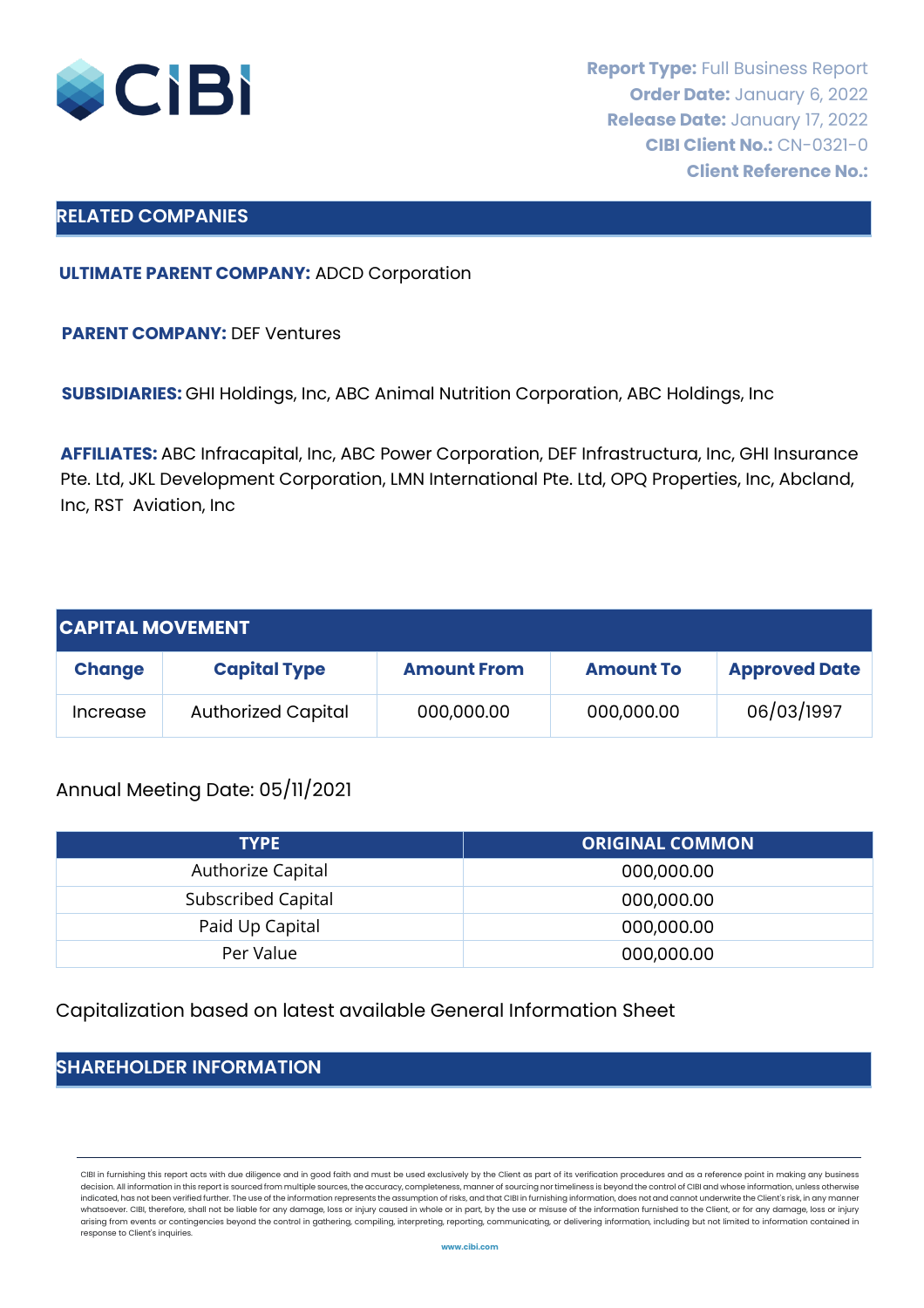

| <b>NAME</b>              | <b>AMOUNT</b><br><b>SUBSCRIBED</b> | <b>AMOUNT PAID-UP</b> | % OF SHAREHOLDINGS |
|--------------------------|------------------------------------|-----------------------|--------------------|
| ABCEQUITY VENTURES, INC. | 000,000.00                         | 000,000.00            | 000,000.00         |
| <b>JUAN DELA CRUZ</b>    | 000,000.00                         | 000,000.00            | 000,000.00         |
| <b>JUAN DELA PAZ</b>     | 000,000.00                         | 000,000.00            | 000,000.00         |
| <b>JUAN DELA PENA</b>    | 000,000.00                         | 000,000.00            | 000,000.00         |
| <b>JUAN DELOS SANTOS</b> | 000,000.00                         | 000,000.00            | 000,000.00         |
| <b>MARIA CLARA</b>       | 000,000.00                         | 000,000.00            | 000,000.00         |
|                          |                                    |                       |                    |
| <b>TOTAL</b>             | 000,000.00                         | 000,000.00            | 000,000.00         |

# **MANAGEMENT INFORMATION**

| <b>NAME</b> | <b>POSITION</b>             |
|-------------|-----------------------------|
|             | Chairman                    |
|             | President / CEO             |
|             | Director                    |
|             | Director                    |
|             | Director                    |
|             | Director                    |
|             | Director                    |
|             | <b>First Vice President</b> |
|             | <b>First Vice President</b> |
|             | Legal                       |
|             | Legal                       |
|             | <b>Corporate Secretary</b>  |

CIBI in furnishing this report acts with due diligence and in good faith and must be used exclusively by the Client as part of its verification procedures and as a reference point in making any business decision. All information in this report is sourced from multiple sources, the accuracy, completeness, manner of sourcing nor timeliness is beyond the control of CIBI and whose information, unless otherwise indicated, has not been verified further. The use of the information represents the assumption of risks, and that CIBI in furnishing information, does not and cannot underwrite the Client's risk, in any manner whatsoever. CIBI, therefore, shall not be liable for any damage, loss or injury caused in whole or in part, by the use or misuse of the information furnished to the Client, or for any damage, loss or injury arising from events or contingencies beyond the control in gathering, compiling, interpreting, reporting, communicating, or delivering information, including but not limited to information contained in response to Client's inquiries.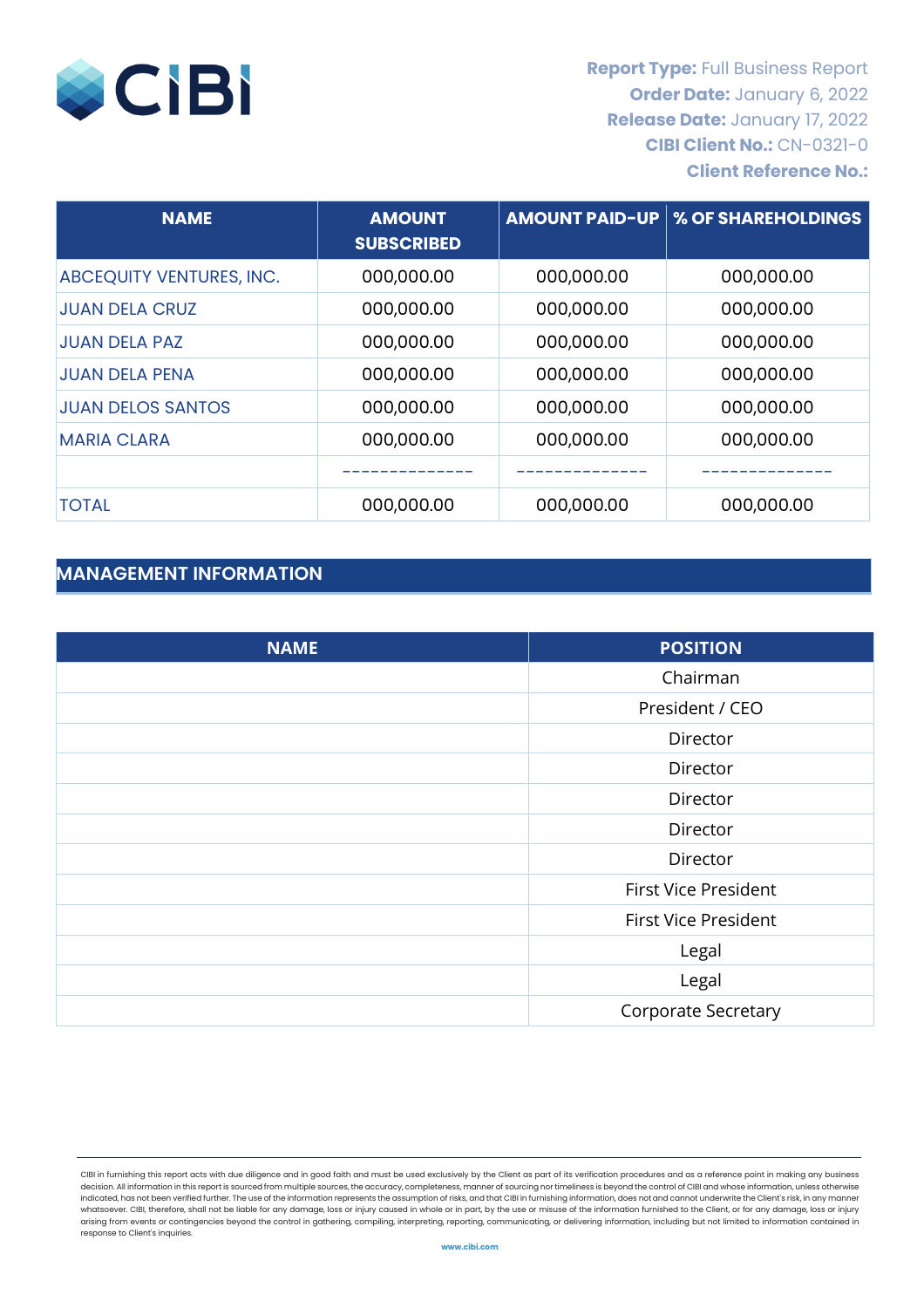

# **SCORES**

# **CREDIT RISK SCORE**

**Credit Risk Score: 323.5 Numeric Rating: 4 Rating Grade: Satisfactory**

| <b>SCORE RANGE</b>   | <b>NUMERIC</b><br><b>RATING</b> | <b>RATING</b><br><b>GRADE</b>      | <b>RATING CONSIDERATIONS</b>                                                                                                                                                                                                                                                                                                            |
|----------------------|---------------------------------|------------------------------------|-----------------------------------------------------------------------------------------------------------------------------------------------------------------------------------------------------------------------------------------------------------------------------------------------------------------------------------------|
| >500                 | 1                               | Excellent                          | The obligor's ability to meet its financial commitments<br><b>is EXTREMELY STRONG</b>                                                                                                                                                                                                                                                   |
| >450-500             | $\overline{2}$                  | Strong                             | The obligor's ability to meet is financial commitments<br>is VERY STRONG                                                                                                                                                                                                                                                                |
| >350-450             | 3                               | Good                               | The obligor's ability to meet its financial commitments<br>is STRONG                                                                                                                                                                                                                                                                    |
| >300-350             | 4                               | Satisfactory                       | Average Risk . The obligor has ADEQUATE capacity to<br>meet its financial commitments.                                                                                                                                                                                                                                                  |
| >250-300             | 5                               | Acceptable                         | The obligor is LESS VULNERABLE but faces major<br>ongoing uncertainties and exposure to adverse<br>business financial, or economic conditions that could<br>lead to the borrower's inadequate capacity to meet its<br>financial commitments.                                                                                            |
| >200-250             | 6                               | Watchlist                          | The obligor is MORE VULNERABLE, but currently has the<br>capacity to meet its financial commitments. Adverse<br>business, financial, or economic conditions will likely<br>impair the obligor's capacity or willingness to meet its<br>financial commitment.                                                                            |
| $100 - 200$          | 7                               | <b>Specially</b><br>Mentioned      | There are loans with potential weaknesses that<br>deserve close attention. The weakness, if left<br>uncorrected, may affect the repayment of the loan,<br>and increase credit risk to the bank                                                                                                                                          |
| <b>Manual Review</b> | 8                               | Substandard<br>(Past due<br>loans) | These are loans or portion thereof which involve a<br>substantial and unreasonable degree of risk to the<br>bank because of unfavorable record or unsatisfactory<br>characteristics. These are also loans with well-defined<br>weaknesses that jeopardize liquidation. Weaknesses<br>include adverse trend or development of financial, |

CIBI in furnishing this report acts with due diligence and in good faith and must be used exclusively by the Client as part of its verification procedures and as a reference point in making any business decision. All information in this report is sourced from multiple sources, the accuracy, completeness, manner of sourcing nor timeliness is beyond the control of CIBI and whose information, unless otherwise indicated, has not been verified further. The use of the information represents the assumption of risks, and that CIBI in furnishing information, does not and cannot underwrite the Client's risk, in any manner whatsoever. CIBI, therefore, shall not be liable for any damage, loss or injury caused in whole or in part, by the use or misuse of the information furnished to the Client, or for any damage, loss or injury arising from events or contingencies beyond the control in gathering, compiling, interpreting, reporting, communicating, or delivering information, including but not limited to information contained in response to Client's inquiries.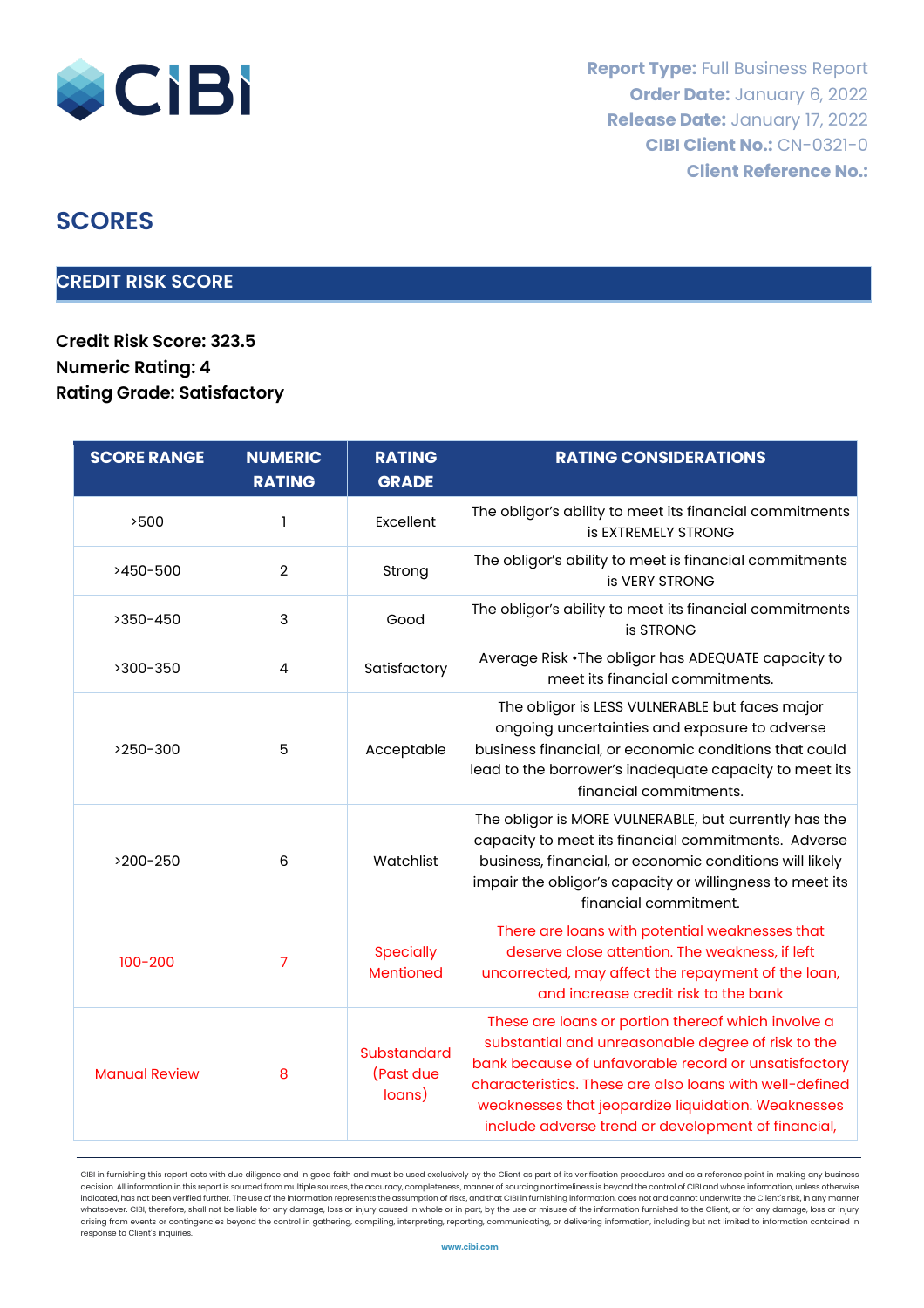

|                      |    |                                          | management, economic or political nature or a<br>significant weakness in collateral                                                                                                                                                                                      |
|----------------------|----|------------------------------------------|--------------------------------------------------------------------------------------------------------------------------------------------------------------------------------------------------------------------------------------------------------------------------|
| <b>Manual Review</b> | 9  | Doubtful (NPL or<br>90 days past<br>due) | These are loans which have weaknesses inherent to<br>those classified as Substandard with added<br>characteristics that existing facts, conditions, and<br>values make collection of liquidation in fully highly<br>improbable and in which substantial loss is probable |
| <b>Manual Review</b> | 10 | Loss (At least<br>360 days past<br>due)  | These are loans which are considered uncollectible or<br>worthless and of such little value at their continuance<br>as bankable assets is not warranted although the<br>loans may have some recovery or salvage value                                                    |

CIBI in furnishing this report acts with due diligence and in good faith and must be used exclusively by the Client as part of its verification procedures and as a reference point in making any business decision. All information in this report is sourced from multiple sources, the accuracy, completeness, manner of sourcing nor timeliness is beyond the control of CIBI and whose information, unless otherwise indicated, has not been verified further. The use of the information represents the assumption of risks, and that CIBI in furnishing information, does not and cannot underwrite the Client's risk, in any manner whatsoever. CIBI, therefore, shall not be liable for any damage, loss or injury caused in whole or in part, by the use or misuse of the information furnished to the Client, or for any damage, loss or injury<br>arising from ev response to Client's inquiries.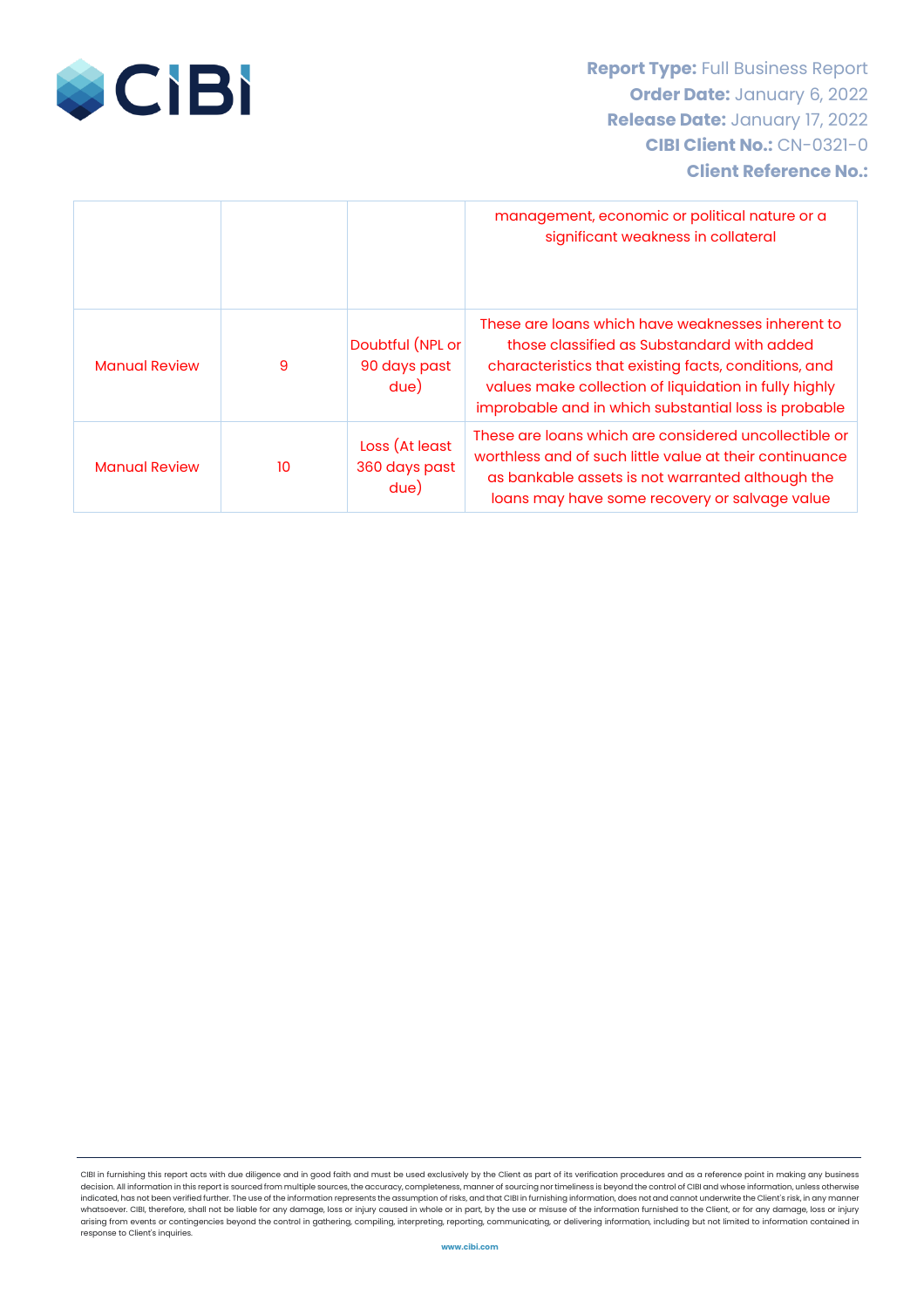

# **BUSINESS OPERATIONS AND FINANCIALS**

# **TRADE INFORMATION**

| <b>Supplier Name:</b>              |
|------------------------------------|
| <b>Office Address:</b>             |
| <b>Warehouse/ Factory Address:</b> |
| <b>Nature of Business:</b>         |
| <b>Length of Relationship:</b>     |
| <b>Items/ Services Purchased:</b>  |
| <b>Ave. Monthly Volume:</b>        |
| <b>Credit Line:</b>                |
| <b>Credit Terms:</b>               |
| <b>Outstanding Balance</b>         |
| <b>Days Overdue:</b>               |
| <b>Supplier Experience:</b>        |

CIBI in furnishing this report acts with due diligence and in good faith and must be used exclusively by the Client as part of its verification procedures and as a reference point in making any business decision. All information in this report is sourced from multiple sources, the accuracy, completeness, manner of sourcing nor timeliness is beyond the control of CIBI and whose information, unless otherwise indicated, has not been verified further. The use of the information represents the assumption of risks, and that CIBI in furnishing information, does not and cannot underwrite the Client's risk, in any manner whatsoever. CIBI, therefore, shall not be liable for any damage, loss or injury caused in whole or in part, by the use or misuse of the information furnished to the Client, or for any damage, loss or injury arising from events or contingencies beyond the control in gathering, compiling, interpreting, reporting, communicating, or delivering information, including but not limited to information contained in response to Client's inquiries.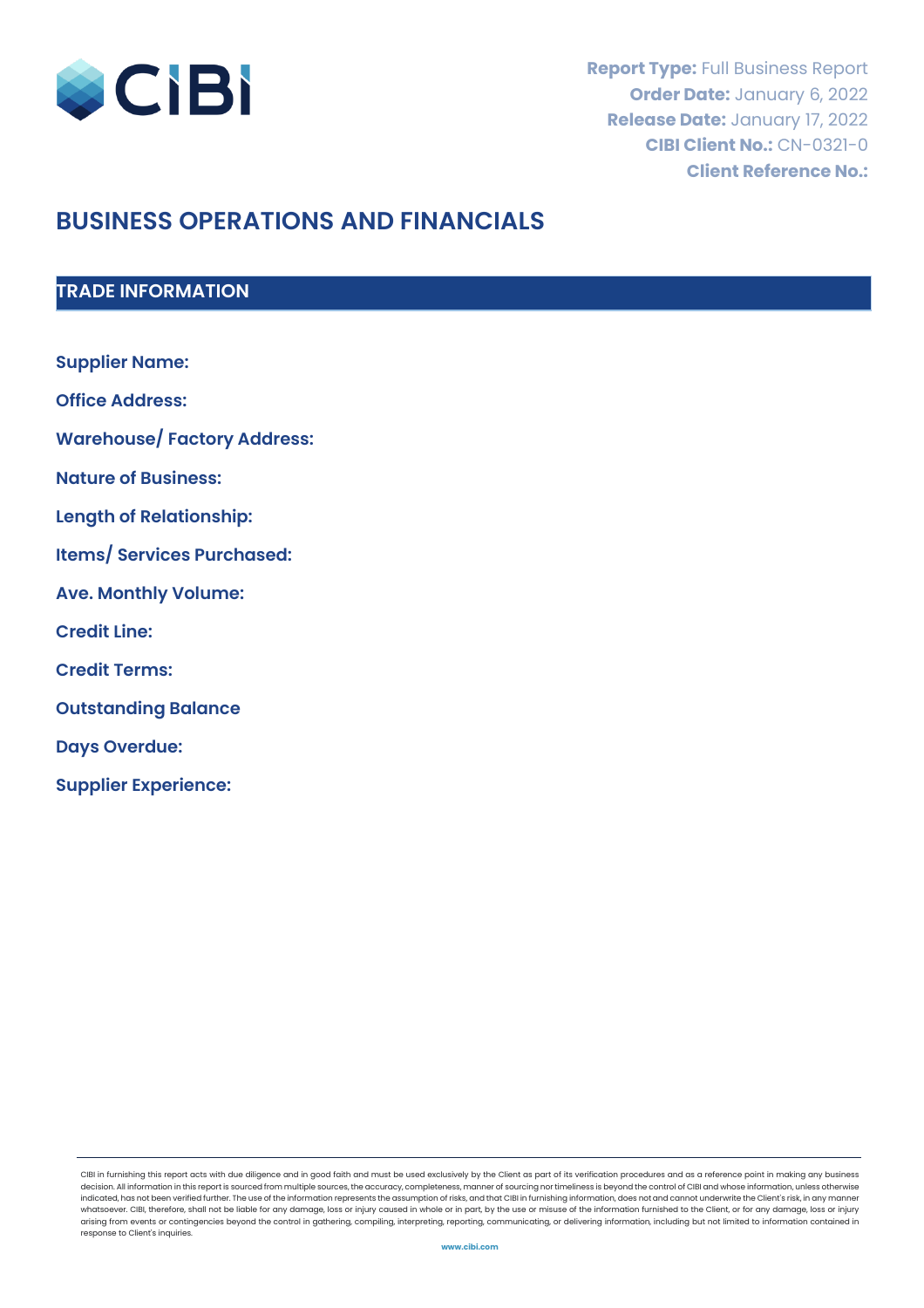

# **FINANCIAL PROFILE**

#### **Health Check**

**Rounding Factor: Whole Units** 

Currency Code: Base - PHP, Target - PHP

| <b>Group Name</b>                  | None        |             |            |           |
|------------------------------------|-------------|-------------|------------|-----------|
| <b>Statement Date</b>              | 11/30/2016  | 11/30/2017  | Variance % | Impact    |
| <b>Statement Length</b>            | 12 Months   | 12 Months   |            |           |
|                                    |             |             |            |           |
| <b>Profitability Measures</b>      |             |             |            |           |
| Gross Margin (%)                   | 73.04       | 71.24       | $-2.47$    |           |
| COGS (%)                           | 26.96       | 28.76       | 6.69       |           |
| <b>Operating Expenses (%)</b>      | 49.03       | 42.73       | $-12.86$   | xxxxxxxxx |
| <b>Operating Profit Margin (%)</b> | 24.90       | 29.79       | 19.62      |           |
| <b>Operating Profit (%)</b>        | 24.01       | 28.51       | 18.75      |           |
| Net Income (%)                     | 17.40       | 20.93       | 20.27      |           |
| <b>EBIT</b>                        | 78,848,826  | 103,152,609 | 30.82      |           |
| <b>EBITDA</b>                      | 183,558,062 | 223,127,534 | 21.56      |           |
| <b>EBIT to Assets</b>              | 0.03        | 0.03        | 18.95      |           |
| <b>Gross Profit Margin</b>         | 0.73        | 0.71        | $-2.47$    |           |
| <b>Gross Margin Ratio</b>          | 4.20        | 3.40        | $-18.91$   |           |
| <b>Growth Measures</b>             |             |             |            |           |
| Revenue Growth (%)                 | N/A         | 9.37        | N/A        |           |
| Sustainable Growth (%)             | N/A         | 6.23        | N/A        |           |
| <b>Operating Profit Growth (%)</b> | N/A         | 29.87       | N/A        | ÷         |
| Net Income Growth (%)              | N/A         | 31.54       | N/A        | ÷         |
| <b>Coverage Measures</b>           |             |             |            |           |
| Interest Cover (x)                 | 0           | 0           | 0.00       |           |
| Effective Interest (%)             | 0           | 0           | 0.00       |           |
| DSC(x)                             | 0           | 0           | 0.00       | ÷         |
| <b>EBITDA DSC</b>                  | 0           | 0           | 0.00       | -         |
| <b>Efficiency Measures</b>         |             |             |            |           |
| Days Receivable                    | 23.62       | 11.47       | $-51.44$   |           |

CIBI in furnishing this report acts with due diligence and in good faith and must be used exclusively by the Client as part of its verification procedures and as a reference point in making any business decision. All information in this report is sourced from multiple sources, the accuracy, completeness, manner of sourcing nor timeliness is beyond the control of CIBI and whose information, unless otherwise indicated, has not been verified further. The use of the information represents the assumption of risks, and that CIBI in furnishing information, does not and cannot underwrite the Client's risk, in any manner whatsoever. CIBI, therefore, shall not be liable for any damage, loss or injury caused in whole or in part, by the use or misuse of the information furnished to the Client, or for any damage, loss or injury arising from events or contingencies beyond the control in gathering, compiling, interpreting, reporting, communicating, or delivering information, including but not limited to information contained in response to Client's inquiries.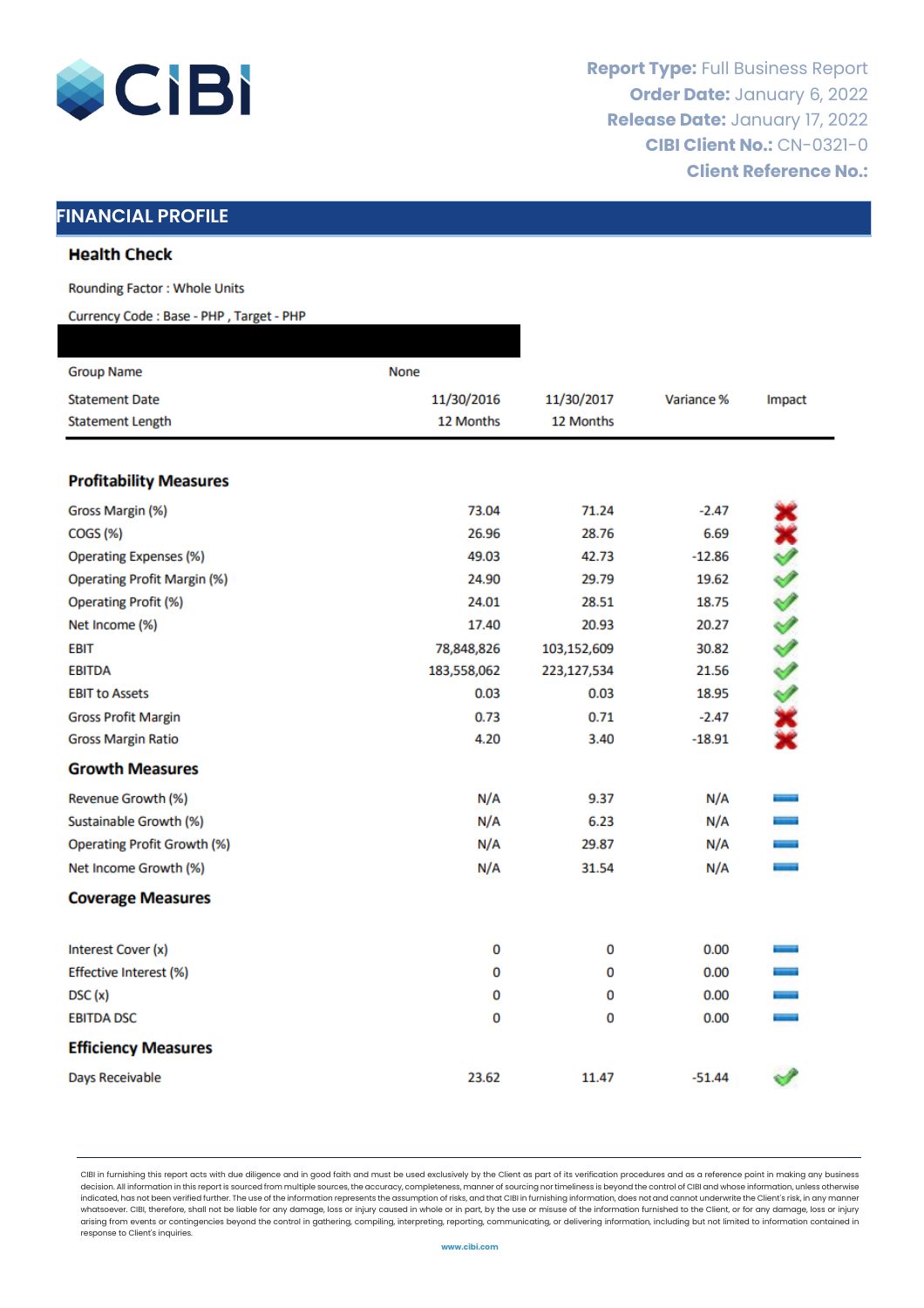

#### **Summary Balance Sheet**

**Rounding Factor: Whole Units** 

Currency Code: Base - PHP, Target - PHP

| <b>Group Name</b>                    | <b>None</b>                 |                             |
|--------------------------------------|-----------------------------|-----------------------------|
| <b>Statement Date</b>                | 11/30/2016                  | 11/30/2017                  |
| <b>Statement Length</b>              | 12 Months                   | 12 Months                   |
| Cash & Equivalents                   | 20,911,957                  | 10,336,461                  |
| <b>Accounts Receivable</b>           | 20,492,739                  | 10,884,231                  |
| Inventory                            | 0                           | 0                           |
| <b>Other Current Assets</b>          | 137,469,623                 | 139,737,401                 |
| <b>Current Assets</b>                |                             | 178,874,319 160,958,093     |
| <b>Fixed Assets</b>                  | 2,581,334,313 2,874,743,741 |                             |
| <b>Investments</b>                   | 67,503,138                  | 87,261,268                  |
| <b>Other Non Current Assets</b>      |                             | 107,835,817 105,469,465     |
| <b>Non Current Assets</b>            | 2,756,673,268 3,067,474,474 |                             |
| <b>Total Assets</b>                  | 2,935,547,587 3,228,432,567 |                             |
| <b>Short Term Debt</b>               |                             | 385,000,000 442,000,000     |
| <b>Accounts Payable</b>              |                             | 921, 195, 771 825, 556, 734 |
| <b>Other Current Liabilities</b>     | 12,111,125                  | 9,237,178                   |
| <b>Current Liabilities</b>           | 1,318,306,896 1,276,793,912 |                             |
| Long Term Debt                       | 277,000,000                 | 202,250,000                 |
| <b>Other Non Current Liabilities</b> |                             | 177,646,173 419,473,497     |
| <b>Non Current Liabilities</b>       | 454,646,173                 | 621,723,497                 |
| <b>Total Liabilities</b>             | 1,772,953,069 1,898,517,409 |                             |
| Stockholding                         |                             | 871,300,000 967,000,000     |

CIBI in furnishing this report acts with due diligence and in good faith and must be used exclusively by the Client as part of its verification procedures and as a reference point in making any business decision. All information in this report is sourced from multiple sources, the accuracy, completeness, manner of sourcing nor timeliness is beyond the control of CIBI and whose information, unless otherwise indicated, has not been verified further. The use of the information represents the assumption of risks, and that CIBI in furnishing information, does not and cannot underwrite the Client's risk, in any manner whatsoever. CIBI, therefore, shall not be liable for any damage, loss or injury caused in whole or in part, by the use or misuse of the information furnished to the Client, or for any damage, loss or injury arising from events or contingencies beyond the control in gathering, compiling, interpreting, reporting, communicating, or delivering information, including but not limited to information contained in response to Client's inquiries.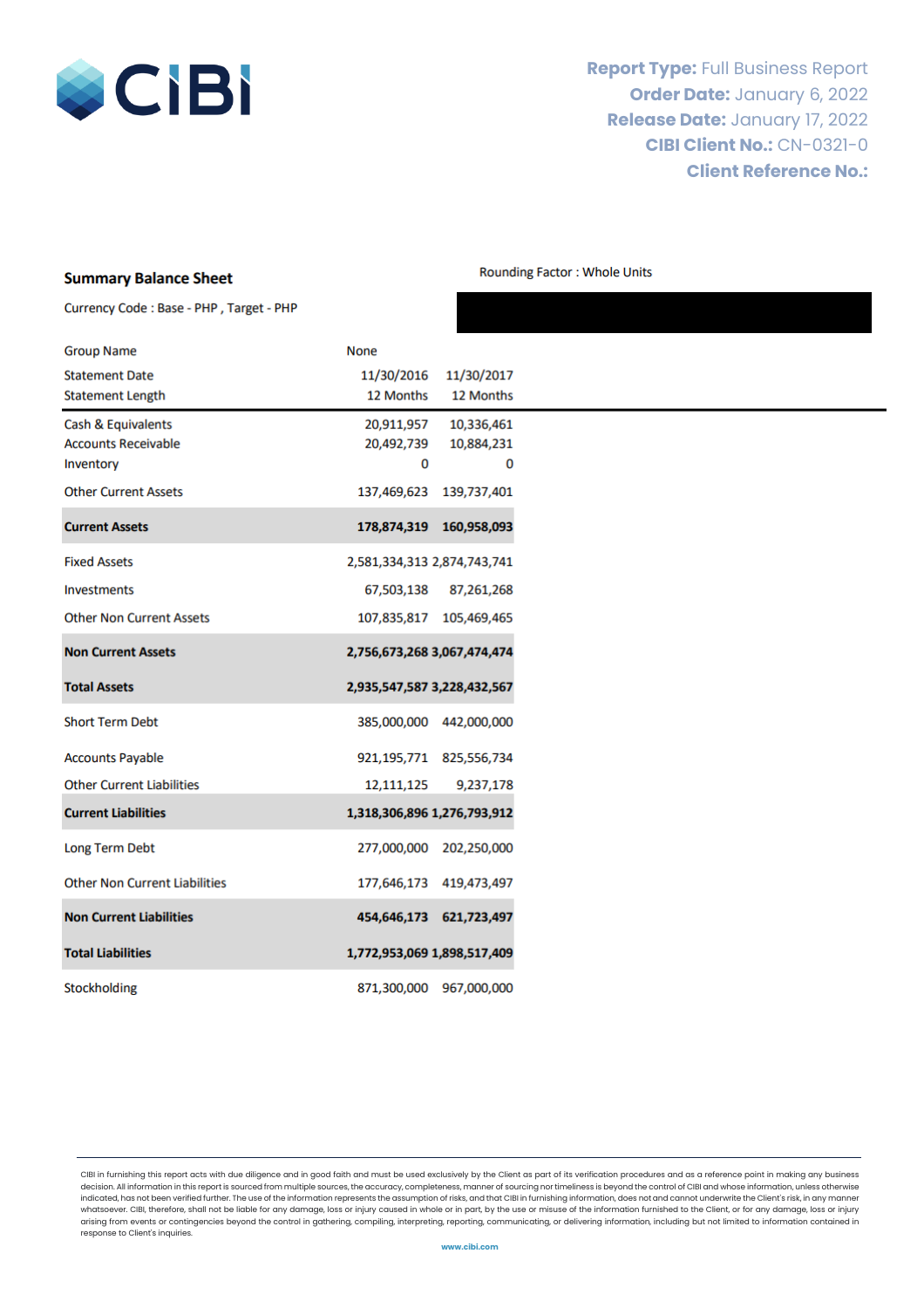

#### **Summary Income Statement**

**Rounding Factor: Whole Units** 

| Currency Code: Base - PHP, Target - PHP |  |  |  |  |  |
|-----------------------------------------|--|--|--|--|--|
|-----------------------------------------|--|--|--|--|--|

| <b>Group Name</b>             | <b>None</b> |             |
|-------------------------------|-------------|-------------|
| <b>Statement Date</b>         | 11/30/2016  | 11/30/2017  |
| <b>Statement Length</b>       | 12 Months   | 12 Months   |
| Revenue                       | 316,609,925 | 346,268,377 |
| <b>COGS</b>                   | 85,357,083  | 99,594,691  |
| <b>Gross Profit</b>           | 231,252,842 | 246,673,686 |
| <b>Operating Expenses</b>     | 155,238,750 | 147,953,567 |
| Net Operating Income/(Loss)   | 76,014,092  | 98,720,119  |
| <b>Other Expense (Income)</b> | -2,834,734  | -4,432,490  |
| <b>EBIT</b>                   | 78,848,826  | 103,152,609 |
| <b>Interest Expense</b>       | 0           | o           |
| <b>Profit Before Tax</b>      | 78,848,826  | 103,152,609 |
| <b>Taxes</b>                  | 23,755,184  | 30,681,713  |
| Non-Tax Expenses (Income)     | 0           | 0           |
| <b>Net Income</b>             | 55,093,642  | 72,470,896  |
| <b>Dividends</b>              | 0           | o           |
| Adjustments                   | 0           | n           |
| <b>Retained Earnings</b>      | 55,093,642  | 72,470,896  |

#### **AMOUNTS IN PHILIPPINE PESO UNLESS OTHERWISE SPECIFIED.**

CIBI in furnishing this report acts with due diligence and in good faith and must be used exclusively by the Client as part of its verification procedures and as a reference point in making any business decision. All information in this report is sourced from multiple sources, the accuracy, completeness, manner of sourcing nor timeliness is beyond the control of CIBI and whose information, unless otherwise indicated, has not been verified further. The use of the information represents the assumption of risks, and that CIBI in furnishing information, does not and cannot underwrite the Client's risk, in any manner whatsoever. CIBI, therefore, shall not be liable for any damage, loss or injury caused in whole or in part, by the use or misuse of the information furnished to the Client, or for any damage, loss or injury arising from events or contingencies beyond the control in gathering, compiling, interpreting, reporting, communicating, or delivering information, including but not limited to information contained in response to Client's inquiries.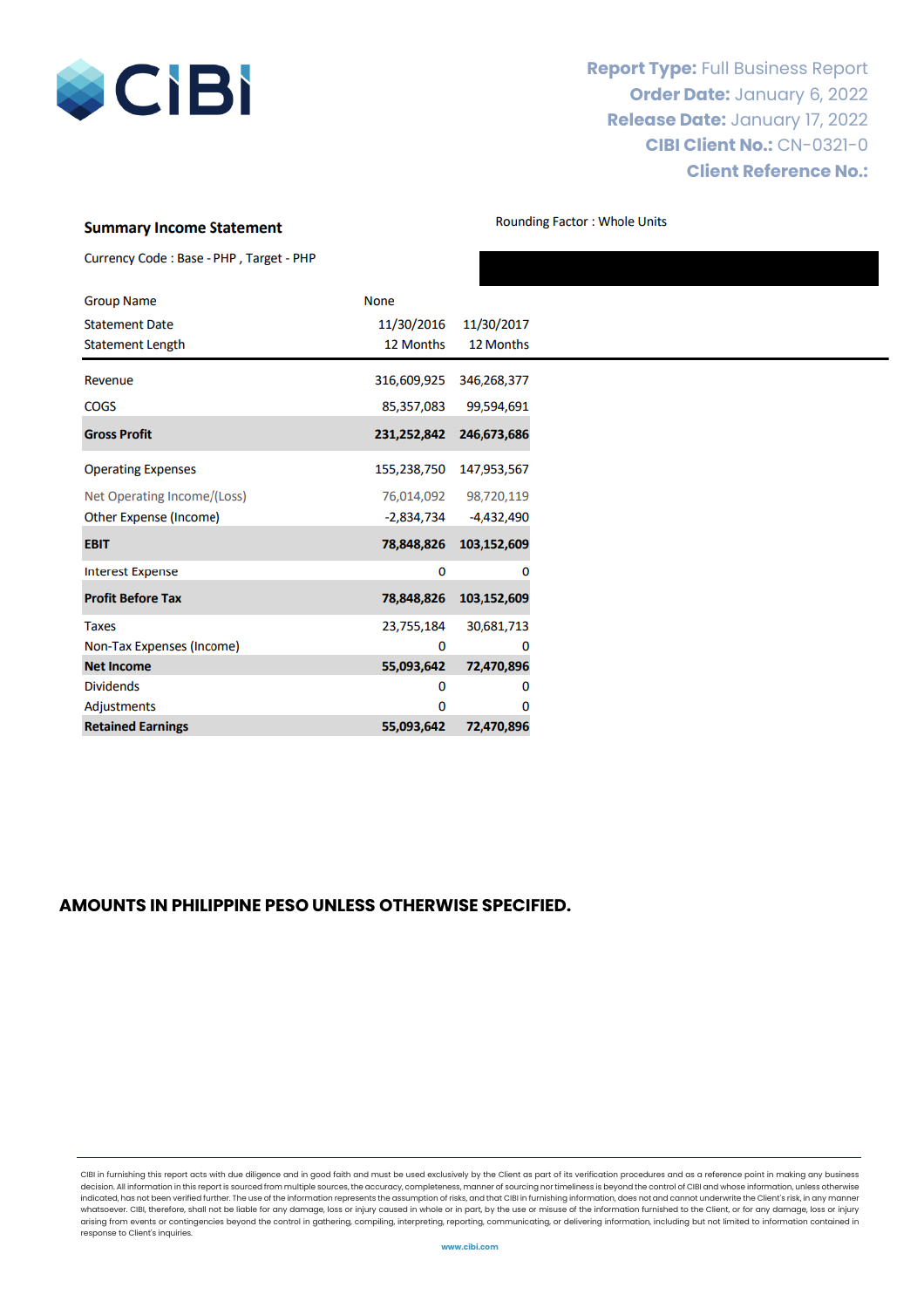

# **Negative Records**

CIBI Database Check (01/17/2022)

### **ABC FOODS CORPORATION**

| <b>Report Type</b>     | <b>Result</b>   | <b>Remarks</b> |
|------------------------|-----------------|----------------|
| Court Case (s)         | With record     |                |
| Delinquent Account (s) | No record found |                |

# **ACCOUNTS REFERRED (**0**)**

#### No record found for subject

# **COURT CASES (**1 Record(s)**)**

| 1. | Case Number           | 2004 200                    |  |  |  |  |
|----|-----------------------|-----------------------------|--|--|--|--|
|    | Courts                | <b>REGIONAL TRIAL COURT</b> |  |  |  |  |
|    | Address               |                             |  |  |  |  |
|    | <b>Branch</b>         |                             |  |  |  |  |
|    | Case Type             | <b>ANNULMENT OF TITLE</b>   |  |  |  |  |
|    | Amount                |                             |  |  |  |  |
|    | <b>Plaintiff Name</b> | <b>DAGOHOY DANIEL</b>       |  |  |  |  |
|    | Action                | <b>UNAVAILABLE</b>          |  |  |  |  |
|    | Date Filed            | 10/20/2004                  |  |  |  |  |
|    | <b>Action Date</b>    |                             |  |  |  |  |
|    | City                  | CAGAYAN DE ORO CITY         |  |  |  |  |
|    | Remarks               |                             |  |  |  |  |

CIBI in furnishing this report acts with due diligence and in good faith and must be used exclusively by the Client as part of its verification procedures and as a reference point in making any business decision. All information in this report is sourced from multiple sources, the accuracy, completeness, manner of sourcing nor timeliness is beyond the control of CIBI and whose information, unless otherwise indicated, has not been verified further. The use of the information represents the assumption of risks, and that CIBI in furnishing information, does not and cannot underwrite the Client's risk, in any manner whatsoever. CIBI, therefore, shall not be liable for any damage, loss or injury caused in whole or in part, by the use or misuse of the information furnished to the Client, or for any damage, loss or injury arising from events or contingencies beyond the control in gathering, compiling, interpreting, reporting, communicating, or delivering information, including but not limited to information contained in response to Client's inquiries.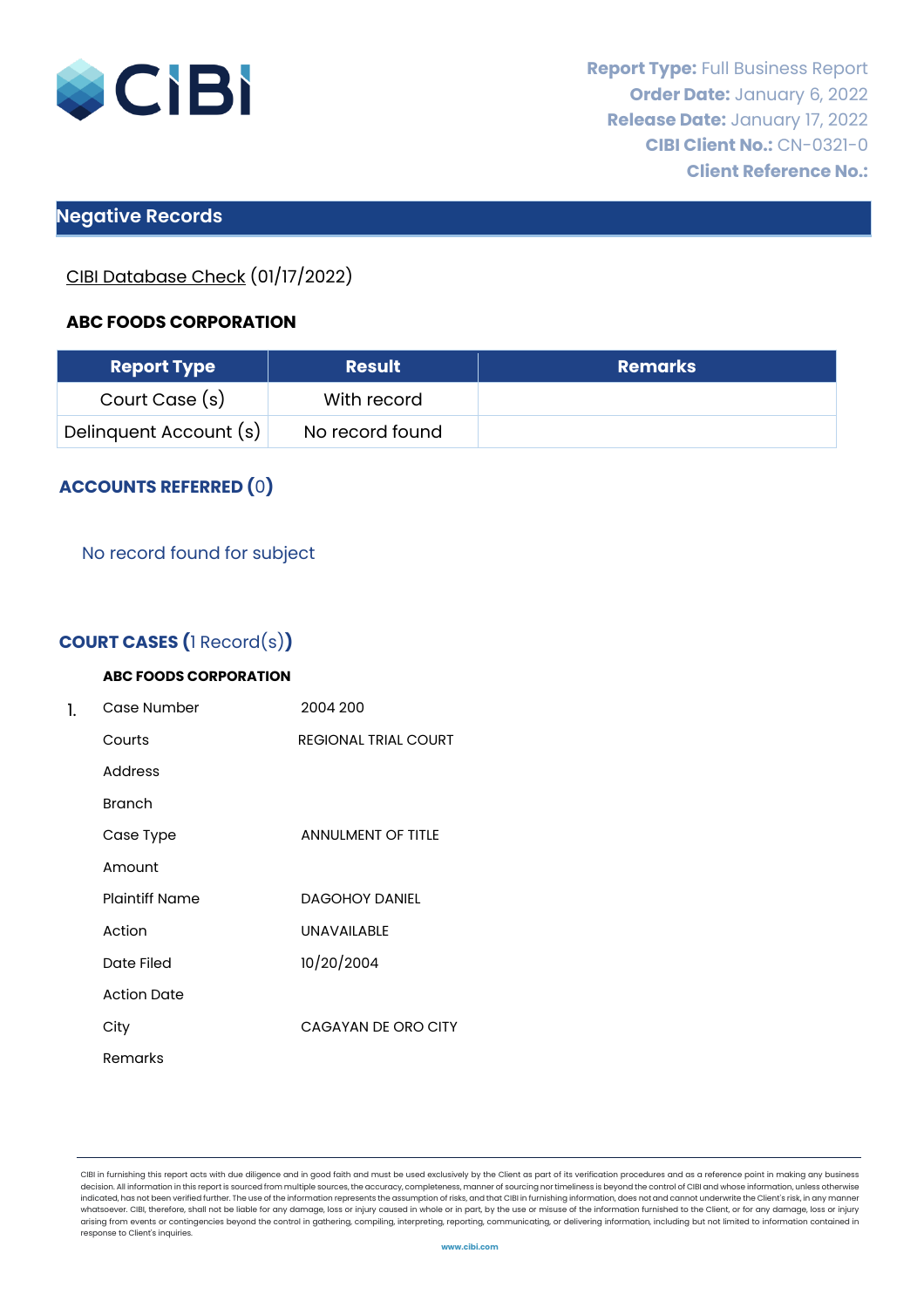

#### **NEWS REPORTS**

No news reports.

#### **OPERATIONS**

- Manufacturer, wholesaler and exporter of specialty sand, wheat and animal feeds
- Top of the line flour brands are: ABC Star, Sunrise, Glowing Moon
- Feed brands are: Ultimate Elite, Classic, Civic and Strong Hold for hogs
- Territory, national
- Office hours are from 8:00 am to 5:00 pm, Mondays to Fridays.
- Disclosed clients include Bakeshop Inc. and Donut Inc.
- Products are made available through subject's own sales force and through distributors including BCS Corporation, FED Trading, and CBN International Trading
- Local sales are accepted in cash and credit. Extends up to 30 days credit terms
- Product is imported from the US, Vietnam, Singapore, Thailand, and Canada. Flour bags are imported from Indonesia. Other requirements are procured locally (suppliers not disclosed).

CIBI in furnishing this report acts with due diligence and in good faith and must be used exclusively by the Client as part of its verification procedures and as a reference point in making any business<br>decision. All infor decision. All information in this report is sourced from multiple sources, the accuracy, completeness, manner of sourcing nor timeliness is beyond the control of CIBI and whose information, unle indicated, has not been verified further. The use of the information represents the assumption of risks, and that CIBI in furnishing information, does not and cannot underwrite the Client's risk, in any manner whatsoever. CIBI, therefore, shall not be liable for any damage, loss or injury caused in whole or in part, by the use or misuse of the information furnished to the Client, or for any damage, loss or injury arising from events or contingencies beyond the control in gathering, compiling, interpreting, reporting, communicating, or delivering information, including but not limited to information contained in response to Client's inquiries.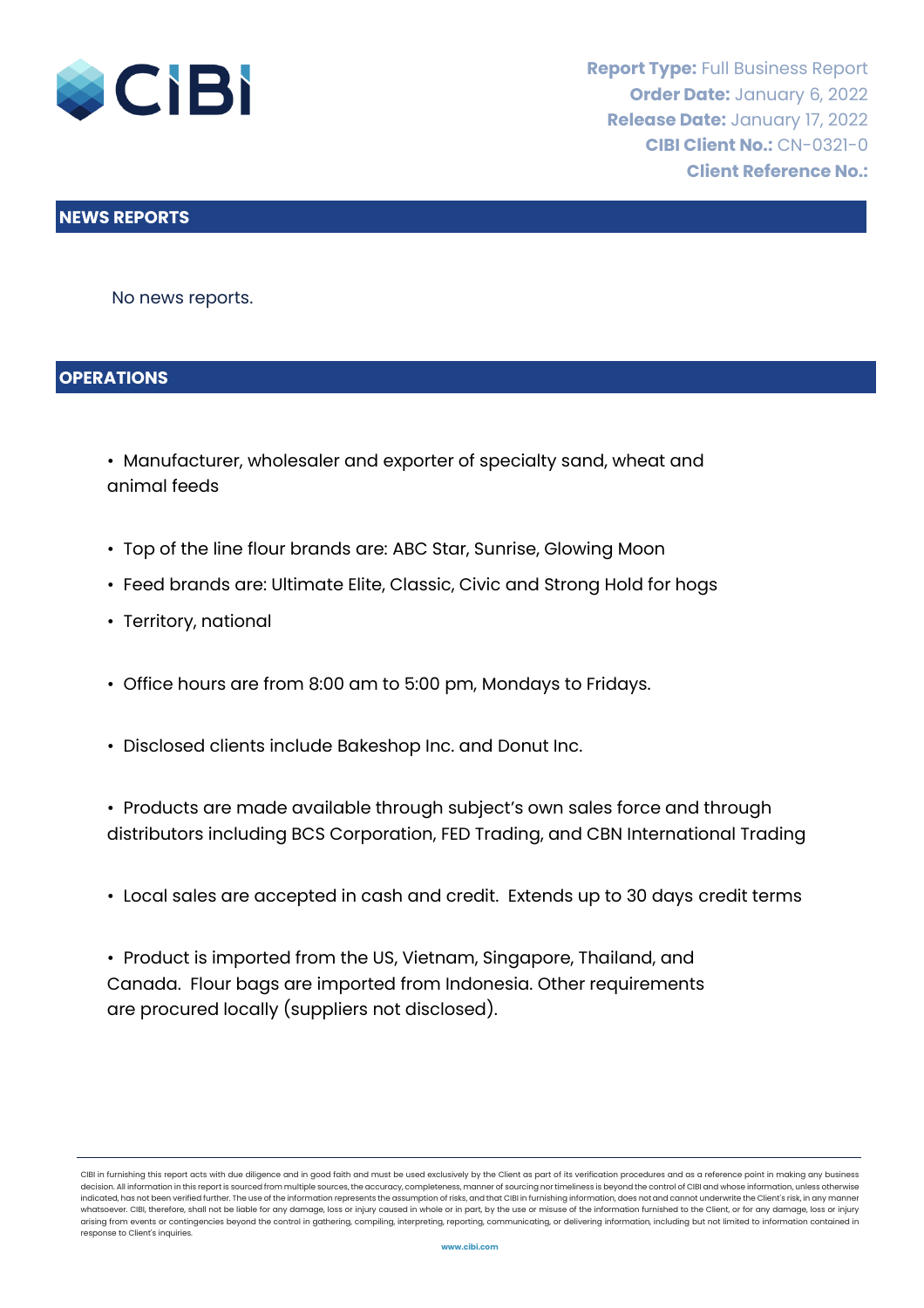

### **BRANCHES AND FACILITIES**

• Headquarters and administrative office are located at 38th floor, CAN Tower, 37nd Street, Bonifacio Global City, Taguig City 1634, Philippines.

• Cebu office is at ABC Corporate Center, Gov. Manuel A. Cuenco Avenue, Kasambagan, Cebu City, Cebu; tel nos. (032) 411-0000; 231-2000; fax no (032) 231- 0000.

- Plant located at Kiwalan Cove, Barangay Dalipuga, Iligan City 9200, Lanao Del Norte.
- Another plant and warehouse are located in Kiwalan Cove, Barangay Dalipuga, Iligan City, 9200, Lanao del Norte, Philippines

### **BANK REFERENCE(S)**

| <b>Bank Name</b>                                                | <b>Branch</b> |
|-----------------------------------------------------------------|---------------|
| Bank of the Philippine Islands                                  | Not developed |
| Union Bank of the Philippines                                   | Not developed |
| Metropolitan Bank and Trust Company                             | Not developed |
| <b>BDO Unibank Inc.</b>                                         | Not developed |
| <b>Philippine National Bank</b>                                 | Not developed |
| Land Bank Of The Philippines                                    | Not developed |
| Hongkong And Shanghai Banking<br><b>Corporation Limited The</b> | Not developed |

CIBI in furnishing this report acts with due diligence and in good faith and must be used exclusively by the Client as part of its verification procedures and as a reference point in making any business<br>decision. All infor decision. All information in this report is sourced from multiple sources, the accuracy, completeness, manner of sourcing nor timeliness is beyond the control of CIBI and whose information, unle indicated, has not been verified further. The use of the information represents the assumption of risks, and that CIBI in furnishing information, does not and cannot underwrite the Client's risk, in any manner whatsoever. CIBI, therefore, shall not be liable for any damage, loss or injury caused in whole or in part, by the use or misuse of the information furnished to the Client, or for any damage, loss or injury arising from events or contingencies beyond the control in gathering, compiling, interpreting, reporting, communicating, or delivering information, including but not limited to information contained in response to Client's inquiries.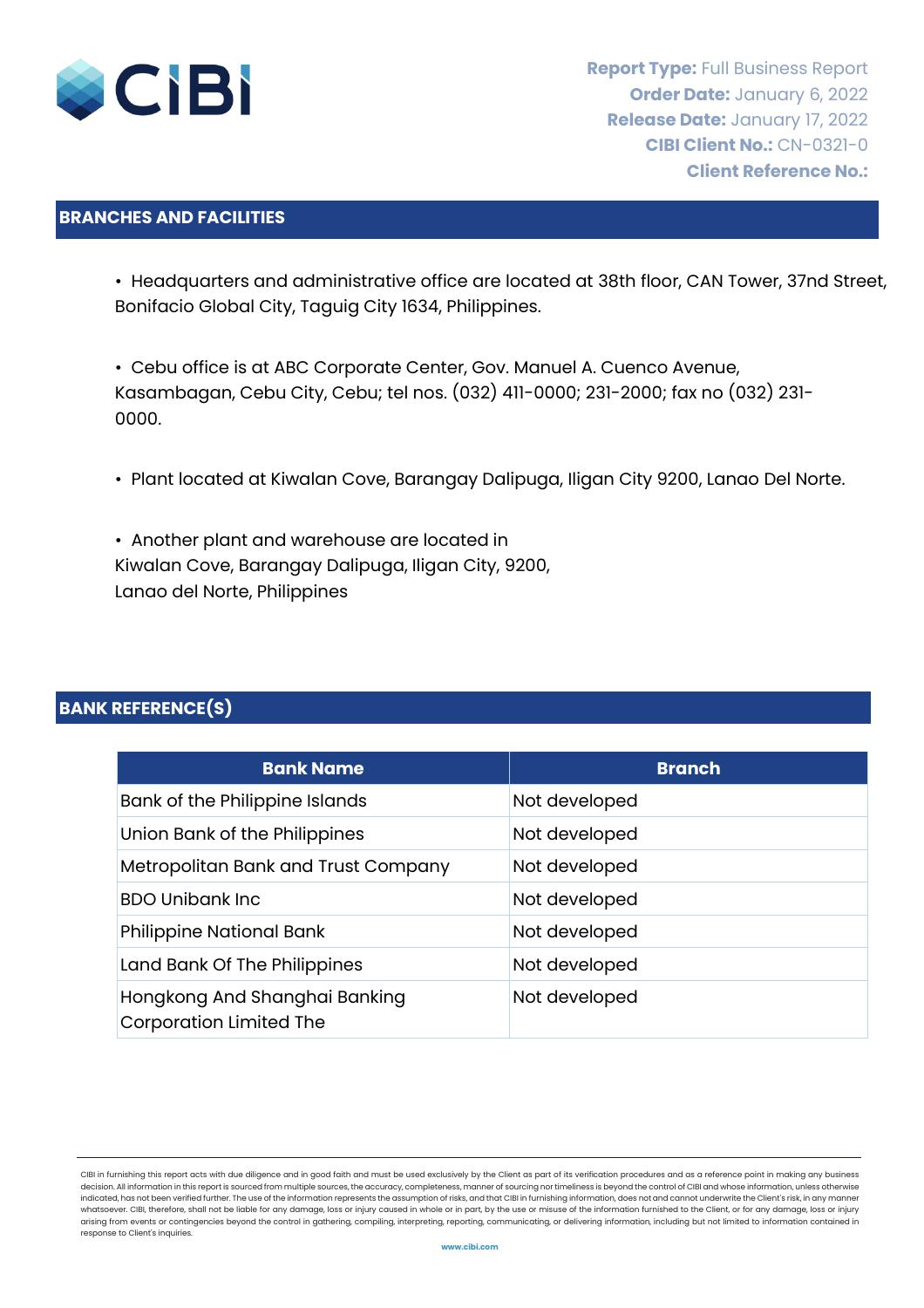

# **BANK LOAN EXPOSURE FILE AND CREDIT REPORTS**

# **BANK LOAN EXPOSURE FILE**

No dealings based on credit exposure report with one million and above dealings under the names **"ABC CORPORATION"** as of June 30, 2017.

This section contains credit exposure records of one million and above transactions reported quarterly by banks and other financial institutions.

For quarter ending as of June 30, 2017

### **FORM 1 : Loans and Receivables**

|    | $\vert$ NO $\vert$ Collateral/Security $\vert$ | <b>Co Maker's</b><br><b>Name</b> | Loan<br><b>Type</b>                  | Loan<br><b>Status</b> | <b>Outstanding</b><br><b>Amount</b> | <b>Market</b><br>Gain/Loss | <b>Secured</b><br><b>Amount</b> | <b>Unsecured</b><br><b>Amount</b> | <b>Appraised</b><br><b>Value of</b><br><b>Security</b> |  |  |  |  |  |
|----|------------------------------------------------|----------------------------------|--------------------------------------|-----------------------|-------------------------------------|----------------------------|---------------------------------|-----------------------------------|--------------------------------------------------------|--|--|--|--|--|
|    | <b>ABC FOODS CORPORATION</b>                   |                                  |                                      |                       |                                     |                            |                                 |                                   |                                                        |  |  |  |  |  |
| 1. | <b>Other Securities</b>                        |                                  | <b>Bills</b><br>Purchased<br>- Clean | Current               | 0.00                                | 0.00                       | 0.00                            | 0.00                              |                                                        |  |  |  |  |  |
| 2. | <b>Other Securities</b>                        |                                  | $31 -$<br>Accounts<br>Receivable     | Current               | 0.00                                | 0.00                       | 0.00                            | 0.00                              |                                                        |  |  |  |  |  |
| 3. |                                                | <b>CLEAN</b>                     | Time<br>Loans                        | Current               | 0.00                                | 0.00                       | 0.00                            | 0.00                              |                                                        |  |  |  |  |  |
| 4. |                                                | <b>CLEAN</b>                     | Time<br>Loans                        | Current               | 0.00                                | 0.00                       | 0.00                            | 0.00                              |                                                        |  |  |  |  |  |
| 5. |                                                | <b>CLEAN</b>                     | Time<br>Loans                        | Current               | 0.00                                | 0.00                       | 0.00                            | 0.00                              |                                                        |  |  |  |  |  |
| 6. |                                                | <b>CLEAN</b>                     | Time<br>Loans                        | Current               | 0.00                                | 0.00                       | 0.00                            | 0.00                              |                                                        |  |  |  |  |  |
| 7. |                                                |                                  | Time<br>Loans                        | Current               | 0.00                                | 0.00                       | 0.00                            | 0.00                              |                                                        |  |  |  |  |  |
| 8. |                                                |                                  | Time<br>Loans                        | Current               | 0.00                                | 0.00                       | 0.00                            | 0.00                              |                                                        |  |  |  |  |  |
| 9. |                                                |                                  | Time<br>Loans                        | Current               | 0.00                                | 0.00                       | 0.00                            | 0.00                              |                                                        |  |  |  |  |  |

CIBI in furnishing this report acts with due diligence and in good faith and must be used exclusively by the Client as part of its verification procedures and as a reference point in making any business<br>decision. All infor decision. All information in this report is sourced from multiple sources, the accuracy, completeness, manner of sourcing nor timeliness is beyond the control of CIBI and whose information, unle indicated, has not been verified further. The use of the information represents the assumption of risks, and that CIBI in furnishing information, does not and cannot underwrite the Client's risk, in any manner whatsoever. CIBI, therefore, shall not be liable for any damage, loss or injury caused in whole or in part, by the use or misuse of the information furnished to the Client, or for any damage, loss or injury arising from events or contingencies beyond the control in gathering, compiling, interpreting, reporting, communicating, or delivering information, including but not limited to information contained in response to Client's inquiries.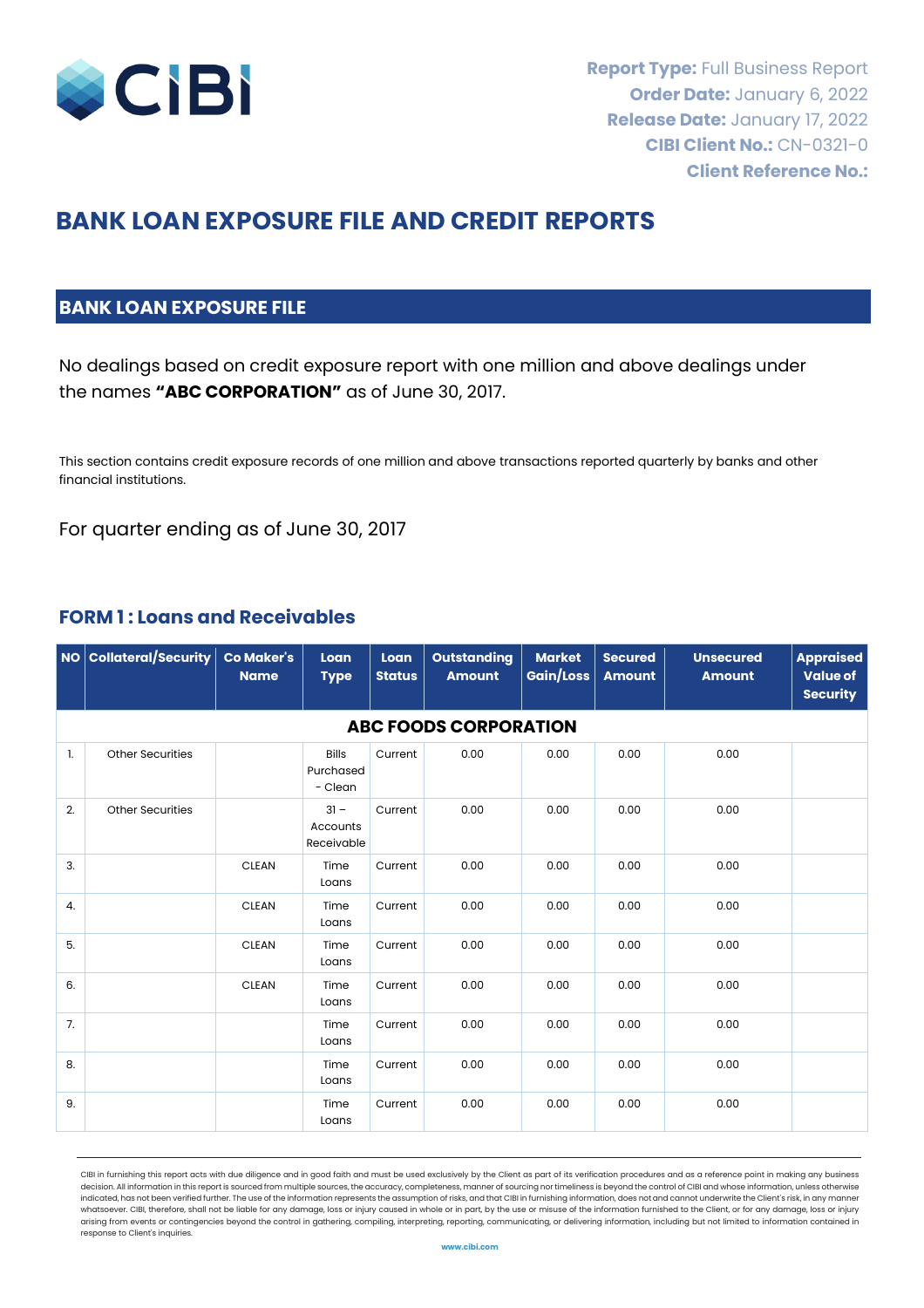

| 10. |                                          |                          | Other Agri<br>Credit<br>Loans        | Current | 0.00 | 0.00 | 0.00       | 0.00 |  |
|-----|------------------------------------------|--------------------------|--------------------------------------|---------|------|------|------------|------|--|
| 11. |                                          |                          | Other Agri<br>Credit<br>Loans        | Current | 0.00 | 0.00 | 0.00       | 0.00 |  |
| 12. |                                          |                          | Other Agri<br>Credit<br>Loans        | Current | 0.00 | 0.00 | 0.00       | 0.00 |  |
| 13. |                                          |                          | Other Agri<br>Credit<br>Loans        | Current | 0.00 | 0.00 | 0.00       | 0.00 |  |
| 14. |                                          |                          | Other Agri<br>Credit<br>Loans        | Current | 0.00 | 0.00 | 0.00       | 0.00 |  |
| 15. |                                          |                          | Other Agri<br>Credit<br>Loans        | Current | 0.00 | 0.00 | 0.00       | 0.00 |  |
| 16. |                                          |                          | Other Agri<br>Credit<br>Loans        | Current | 0.00 | 0.00 | 0.00       | 0.00 |  |
| 17. |                                          |                          | Other Agri<br>Credit<br>Loans        | Current | 0.00 | 0.00 | 0.00       | 0.00 |  |
| 18. |                                          |                          | Other Agri<br>Credit<br>Loans        | Current | 0.00 | 0.00 | 0.00       | 0.00 |  |
| 19. | Holdout vs. Peso<br>Dep./Dep. Subs. (DS) |                          | <b>Bills</b><br>Purchased<br>- Clean | Current | 0.00 | 0.00 | 126,739.84 | 0.00 |  |
| 20. | Other Securities                         | ABC FOODS<br>CORPORATION | Time<br>Loans                        | Current | 0.00 | 0.00 | 0.00       | 0.00 |  |

# **FORM 2 : Debt Instruments**

| <b>NO</b> | <b>Loan Status</b> | <b>Outstanding</b><br>Amount | Accumulated<br>Amortization | Accumulated<br>Gain/Loss | <b>Debt Instrument Type</b> |
|-----------|--------------------|------------------------------|-----------------------------|--------------------------|-----------------------------|
|-----------|--------------------|------------------------------|-----------------------------|--------------------------|-----------------------------|

CIBI in furnishing this report acts with due diligence and in good faith and must be used exclusively by the Client as part of its verification procedures and as a reference point in making any business decision. All information in this report is sourced from multiple sources, the accuracy, completeness, manner of sourcing nor timeliness is beyond the control of CIBI and whose information, unless otherwise indicated, has not been verified further. The use of the information represents the assumption of risks, and that CIBI in furnishing information, does not and cannot underwrite the Client's risk, in any manner whatsoever. CIBI, therefore, shall not be liable for any damage, loss or injury caused in whole or in part, by the use or misuse of the information furnished to the Client, or for any damage, loss or injury<br>arising from ev response to Client's inquiries.